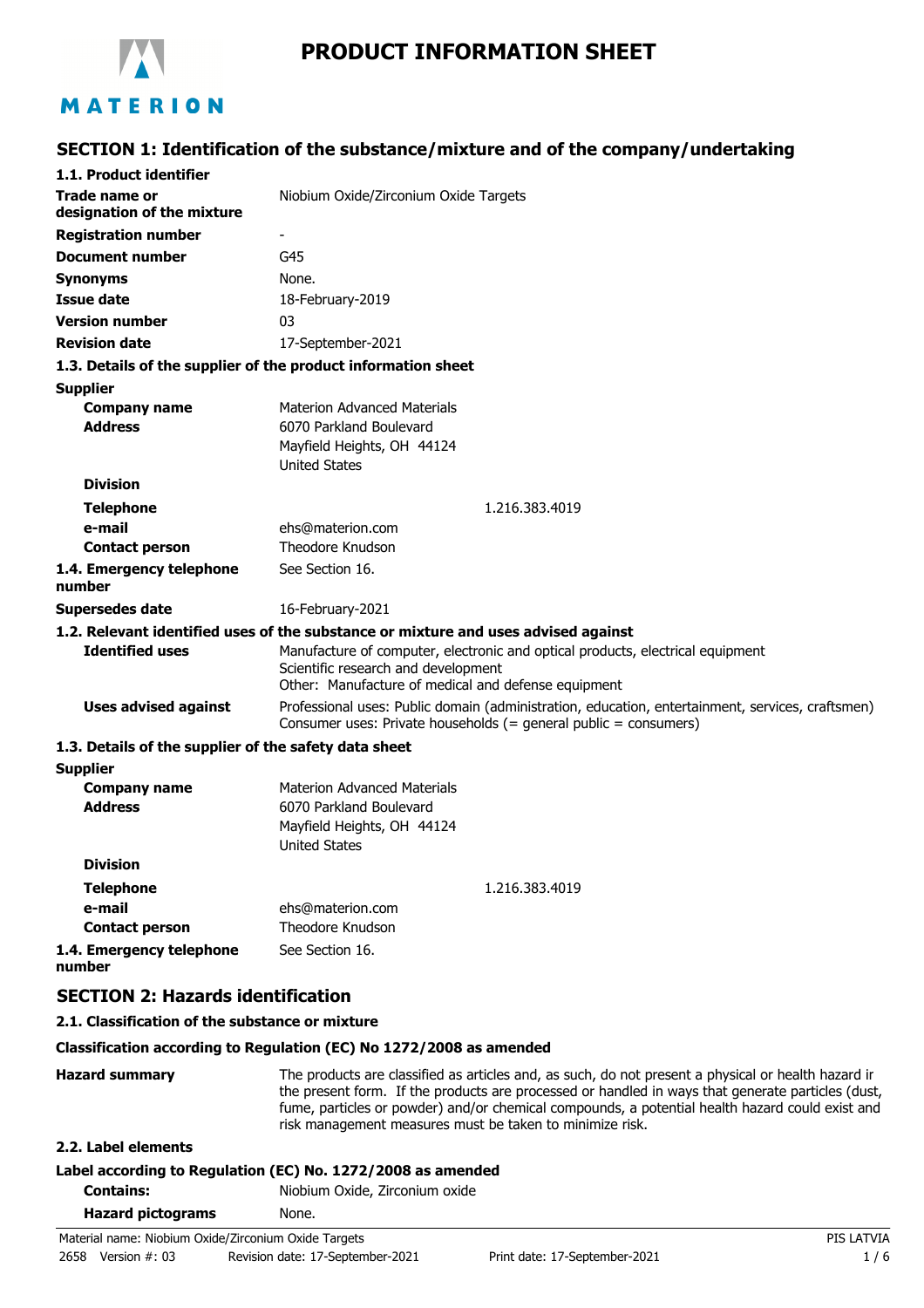| Signal word                       | None.                                                                                                                                                                                                                                                                 |
|-----------------------------------|-----------------------------------------------------------------------------------------------------------------------------------------------------------------------------------------------------------------------------------------------------------------------|
| <b>Hazard statements</b>          | The material as sold in solid form is generally not considered hazardous. However, if the process<br>involves grinding, melting, cutting or any other process that causes a release of dust or fumes,<br>hazardous levels of airborne particulate could be generated. |
| <b>Precautionary statements</b>   |                                                                                                                                                                                                                                                                       |
| <b>Prevention</b>                 | Observe good industrial hygiene practices.                                                                                                                                                                                                                            |
| <b>Response</b>                   | Wash hands after handling.                                                                                                                                                                                                                                            |
| <b>Storage</b>                    | Store away from incompatible materials.                                                                                                                                                                                                                               |
| <b>Disposal</b>                   |                                                                                                                                                                                                                                                                       |
| P501                              | Dispose of contents/container in accordance with local/regional/national/international regulations.                                                                                                                                                                   |
| Supplemental label<br>information | For further information, please contact the Product Stewardship Department at +1.216.383.4019.                                                                                                                                                                        |
| 2.3. Other hazards                | None known.                                                                                                                                                                                                                                                           |

### **SECTION 3: Composition/information on ingredients**

### **3.2. Mixtures**

### **General information**

| <b>Chemical name</b> |                          | $\frac{0}{0}$ | No.                     | CAS-No. / EC REACH Registration No. Index No. |   | <b>Notes</b> |
|----------------------|--------------------------|---------------|-------------------------|-----------------------------------------------|---|--------------|
| Niobium Oxide        |                          | 50            | 12034-57-0<br>234-808-1 | $\overline{\phantom{a}}$                      | - |              |
|                      | <b>Classification: -</b> |               |                         |                                               |   |              |
| Zirconium oxide      |                          | 50            | 1314-23-4<br>215-227-2  | $\overline{\phantom{a}}$                      | - |              |
|                      | <b>Classification: -</b> |               |                         |                                               |   |              |

# **SECTION 4: First aid measures**

**General information**

Ensure that medical personnel are aware of the material(s) involved, and take precautions to protect themselves.

### **4.1. Description of first aid measures**

| <b>Inhalation</b>                                                                        | Call a physician if symptoms develop or persist.           |
|------------------------------------------------------------------------------------------|------------------------------------------------------------|
| <b>Skin contact</b>                                                                      | Get medical attention if irritation develops and persists. |
| Eye contact                                                                              | Get medical attention if irritation develops and persists. |
| <b>Ingestion</b>                                                                         | Get medical advice/attention if you feel unwell.           |
| 4.2. Most important<br>symptoms and effects, both<br>acute and delayed                   | None known.                                                |
| 4.3. Indication of any<br>immediate medical attention<br>and special treatment<br>needed | Treat symptomatically.                                     |

### **SECTION 5: Firefighting measures**

| <b>General fire hazards</b>                                                                | No unusual fire or explosion hazards noted.                                                |
|--------------------------------------------------------------------------------------------|--------------------------------------------------------------------------------------------|
| 5.1. Extinguishing media<br>Suitable extinguishing<br>media                                | Powder. Dry sand. Use methods for the surrounding fire.                                    |
| Unsuitable extinguishing<br>media                                                          | None known.                                                                                |
| 5.2. Special hazards arising<br>from the substance or<br>mixture                           | This product is not flammable.                                                             |
| 5.3. Advice for firefighters<br><b>Special protective</b><br>equipment for<br>firefighters | Wear suitable protective equipment.                                                        |
| <b>Special firefighting</b><br>procedures                                                  | Use water spray to cool unopened containers.                                               |
| <b>Specific methods</b>                                                                    | Use standard firefighting procedures and consider the hazards of other involved materials. |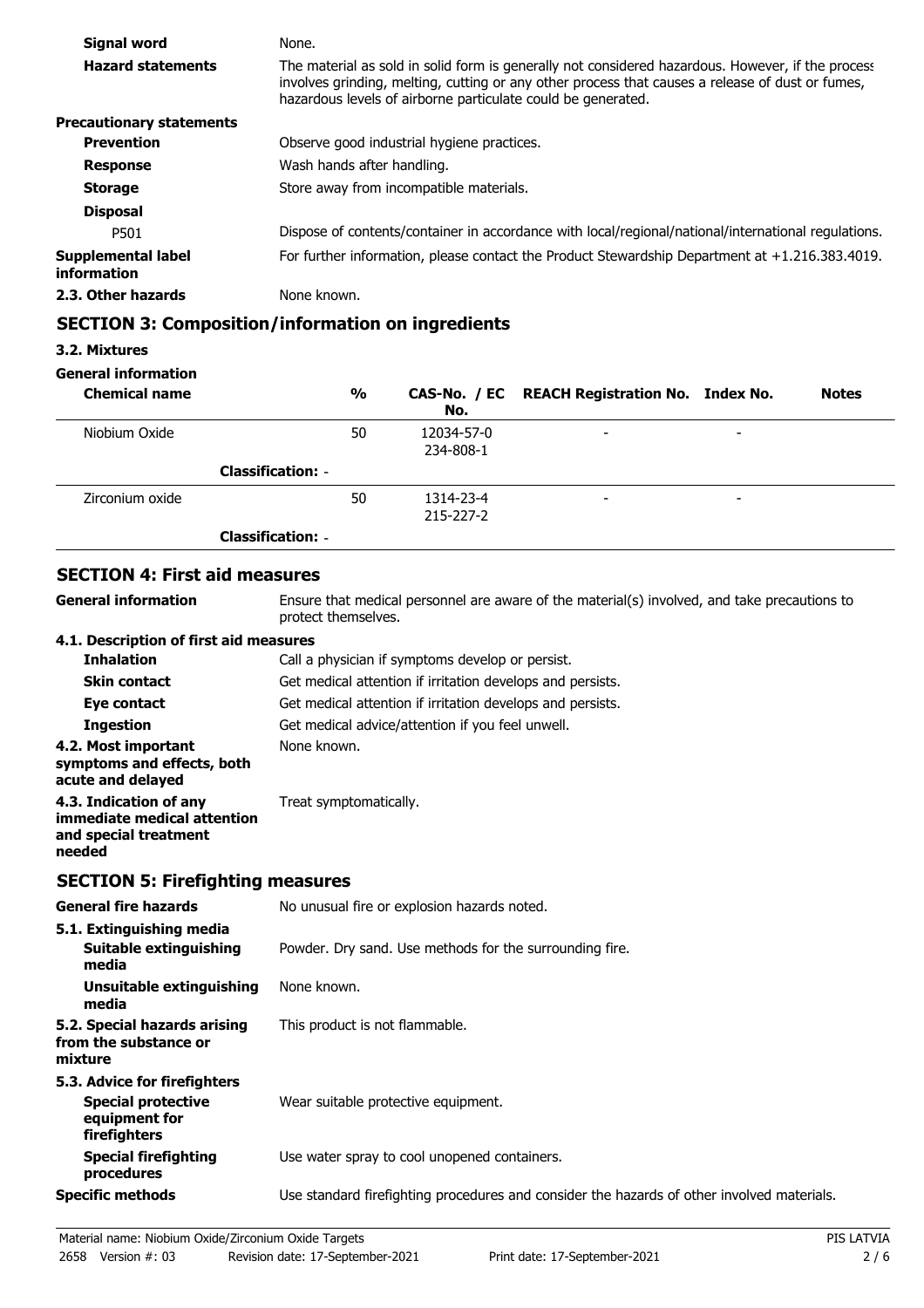### **SECTION 6: Accidental release measures**

|                                                              | 6.1. Personal precautions, protective equipment and emergency procedures            |
|--------------------------------------------------------------|-------------------------------------------------------------------------------------|
| For non-emergency<br>personnel                               | Keep unnecessary personnel away. For personal protection, see section 8 of the PIS. |
| For emergency<br>responders                                  | Use personal protection recommended in Section 8 of the PIS.                        |
| 6.2. Environmental<br>precautions                            | Collect spillage.                                                                   |
| 6.3. Methods and material for<br>containment and cleaning up | Collect spillage. For waste disposal, see section 13 of the PIS.                    |
| 6.4. Reference to other<br>sections                          | Not available.                                                                      |

### **SECTION 7: Handling and storage**

| 7.1. Precautions for safe<br>handling                                   | Wash thoroughly after handling. Observe good industrial hygiene practices. |
|-------------------------------------------------------------------------|----------------------------------------------------------------------------|
| 7.2. Conditions for safe<br>storage, including any<br>incompatibilities | Store away from incompatible materials (see Section 10 of the PIS).        |
| 7.3. Specific end use(s)                                                | Not available.                                                             |

# **SECTION 8: Exposure controls/personal protection**

| 8.1. Control parameters                              |                                                                                                                                                                                                                                                                                                                                                                                                        |
|------------------------------------------------------|--------------------------------------------------------------------------------------------------------------------------------------------------------------------------------------------------------------------------------------------------------------------------------------------------------------------------------------------------------------------------------------------------------|
| <b>Occupational exposure limits</b>                  | No exposure limits noted for ingredient(s).                                                                                                                                                                                                                                                                                                                                                            |
| <b>Biological limit values</b>                       | No biological exposure limits noted for the ingredient(s).                                                                                                                                                                                                                                                                                                                                             |
| <b>Recommended monitoring</b><br>procedures          | Follow standard monitoring procedures.                                                                                                                                                                                                                                                                                                                                                                 |
| Derived no effect levels<br>(DNELs)                  | Not available.                                                                                                                                                                                                                                                                                                                                                                                         |
| <b>Predicted no effect</b><br>concentrations (PNECs) | Not available.                                                                                                                                                                                                                                                                                                                                                                                         |
| <b>Exposure guidelines</b>                           | This material does not have established exposure limits.                                                                                                                                                                                                                                                                                                                                               |
| 8.2. Exposure controls                               |                                                                                                                                                                                                                                                                                                                                                                                                        |
| <b>Appropriate engineering</b><br>controls           | Good general ventilation (typically 10 air changes per hour) should be used. Ventilation rates should<br>be matched to conditions. If applicable, use process enclosures, local exhaust ventilation, or other<br>engineering controls to maintain airborne levels below recommended exposure limits. If exposure<br>limits have not been established, maintain airborne levels to an acceptable level. |
|                                                      | Individual protection measures, such as personal protective equipment                                                                                                                                                                                                                                                                                                                                  |
| <b>General information</b>                           | As a standard hygiene practice, wash hands before eating or smoking.                                                                                                                                                                                                                                                                                                                                   |
| Eye/face protection                                  | Wear safety glasses with side shields (or goggles).                                                                                                                                                                                                                                                                                                                                                    |
| <b>Skin protection</b>                               |                                                                                                                                                                                                                                                                                                                                                                                                        |
| - Hand protection                                    | Wear gloves to prevent metal cuts and skin abrasions during handling.                                                                                                                                                                                                                                                                                                                                  |
| - Other                                              | Use personal protective equipment as required.                                                                                                                                                                                                                                                                                                                                                         |
| <b>Respiratory protection</b>                        | In case of insufficient ventilation, wear suitable respiratory equipment.                                                                                                                                                                                                                                                                                                                              |
| <b>Thermal hazards</b>                               | Wear appropriate thermal protective clothing, when necessary.                                                                                                                                                                                                                                                                                                                                          |
| <b>Hygiene measures</b>                              | Always observe good personal hygiene measures, such as washing after handling the material and<br>before eating, drinking, and/or smoking. Routinely wash work clothing and protective equipment to<br>remove contaminants.                                                                                                                                                                            |
| <b>Environmental exposure</b><br>controls            | Environmental manager must be informed of all major releases.                                                                                                                                                                                                                                                                                                                                          |

# **SECTION 9: Physical and chemical properties**

### **9.1. Information on basic physical and chemical properties**

| Solid.  |
|---------|
| Solid.  |
| Silver. |
| None.   |
|         |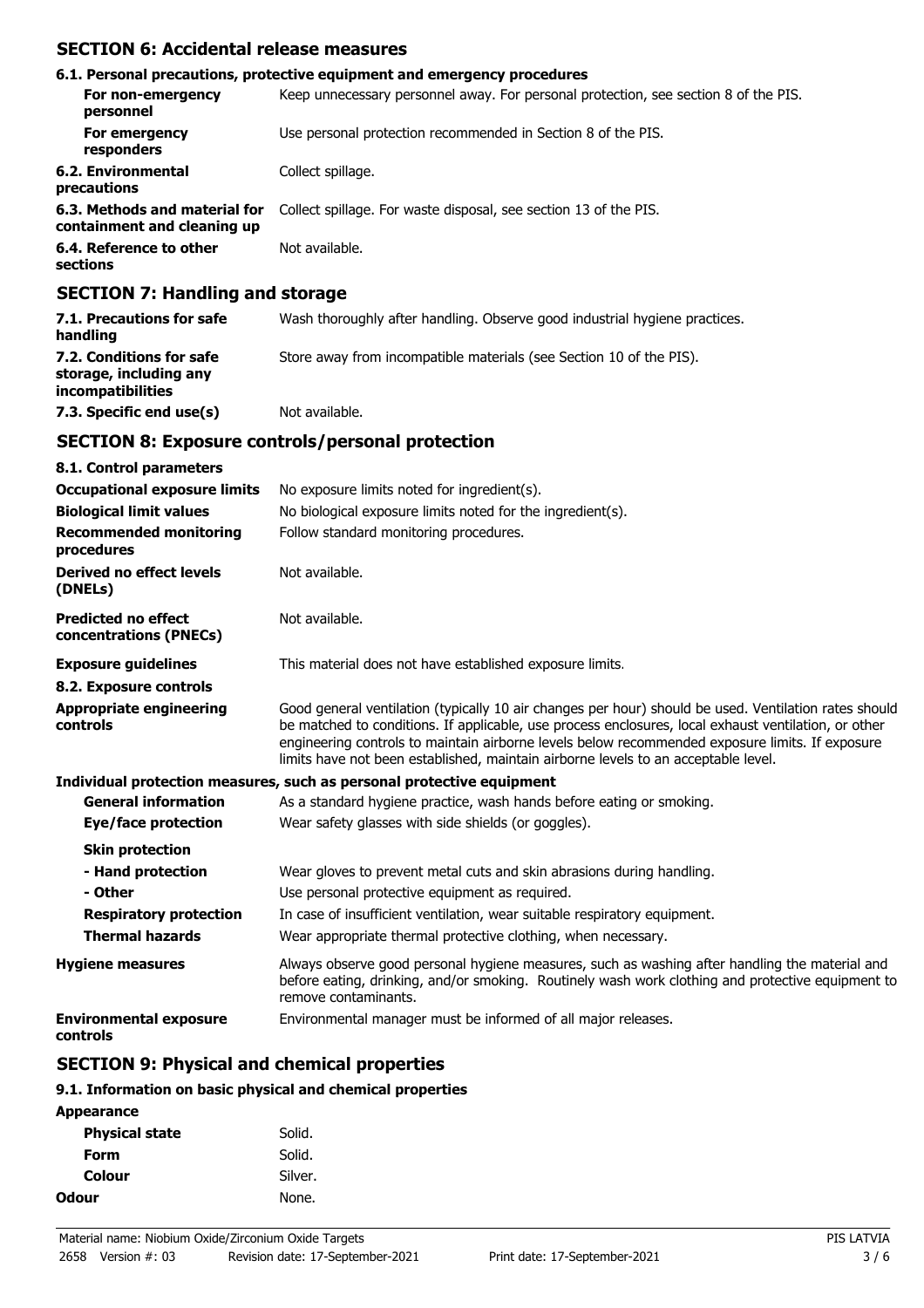| <b>Odour threshold</b>                            | Not applicable.                                             |
|---------------------------------------------------|-------------------------------------------------------------|
| рH                                                | Not applicable.                                             |
| Melting point/freezing point                      | 2200 - 2400 °C (3992 - 4352 °F) estimated / Not applicable. |
| Initial boiling point and<br>boiling range        | Not applicable.                                             |
| <b>Flash point</b>                                | Not applicable.                                             |
| <b>Evaporation rate</b>                           | Not applicable.                                             |
| Flammability (solid, gas)                         | None known.                                                 |
| <b>Vapour pressure</b>                            | Not applicable.                                             |
| <b>Vapour density</b>                             | Not applicable.                                             |
| <b>Relative density</b>                           | Not applicable.                                             |
| Solubility(ies)                                   |                                                             |
| Solubility (water)                                | Insoluble.                                                  |
| <b>Partition coefficient</b><br>(n-octanol/water) | Not applicable.<br>Not applicable.                          |
| <b>Auto-ignition temperature</b>                  | Not applicable.                                             |
| <b>Decomposition temperature</b>                  | Not applicable.                                             |
| <b>Viscosity</b>                                  | Not applicable.                                             |
| <b>Explosive properties</b>                       | Not explosive.                                              |
| <b>Oxidising properties</b>                       | Not oxidising.                                              |
| 9.2. Other information                            |                                                             |
| <b>Density</b>                                    | 8,10 - 8,40 g/cm3                                           |
| SPATTAN JA, AL, L'III, , J. ,                     |                                                             |

# **SECTION 10: Stability and reactivity**

| 10.1. Reactivity                            | The product is stable and non-reactive under normal conditions of use, storage and transport. |
|---------------------------------------------|-----------------------------------------------------------------------------------------------|
| 10.2. Chemical stability                    | Material is stable under normal conditions.                                                   |
| 10.3. Possibility of hazardous<br>reactions | No dangerous reaction known under conditions of normal use.                                   |
| 10.4. Conditions to avoid                   | Contact with incompatible materials.                                                          |
| 10.5. Incompatible materials                | Strong bases. Strong oxidising agents. Halogens.                                              |
| 10.6. Hazardous<br>decomposition products   | No hazardous decomposition products are known.                                                |

# **SECTION 11: Toxicological information**

**General information CCCUPATION** Occupational exposure to the substance or mixture may cause adverse effects.

#### **Information on likely routes of exposure**

| <b>Inhalation</b>   | Not likely, due to the form of the product. |
|---------------------|---------------------------------------------|
| <b>Skin contact</b> | Not likely, due to the form of the product. |
| Eye contact         | Not likely, due to the form of the product. |
| <b>Ingestion</b>    | Expected to be a low ingestion hazard.      |
| <b>Symptoms</b>     | None known.                                 |

### **11.1. Information on toxicological effects**

| <b>Acute toxicity</b>                                 | None known.                                 |
|-------------------------------------------------------|---------------------------------------------|
| <b>Skin corrosion/irritation</b>                      | Not classified.                             |
| Serious eye damage/eye<br>irritation                  | Not likely, due to the form of the product. |
| <b>Respiratory sensitisation</b>                      | Not a respiratory sensitizer.               |
| <b>Skin sensitisation</b>                             | Not a skin sensitiser.                      |
| <b>Germ cell mutagenicity</b>                         | Not classified.                             |
| Carcinogenicity                                       | Not classified.                             |
| <b>Reproductive toxicity</b>                          | Not classified.                             |
| Specific target organ toxicity<br>- single exposure   | Not classified.                             |
| Specific target organ toxicity<br>- repeated exposure | Not classified.                             |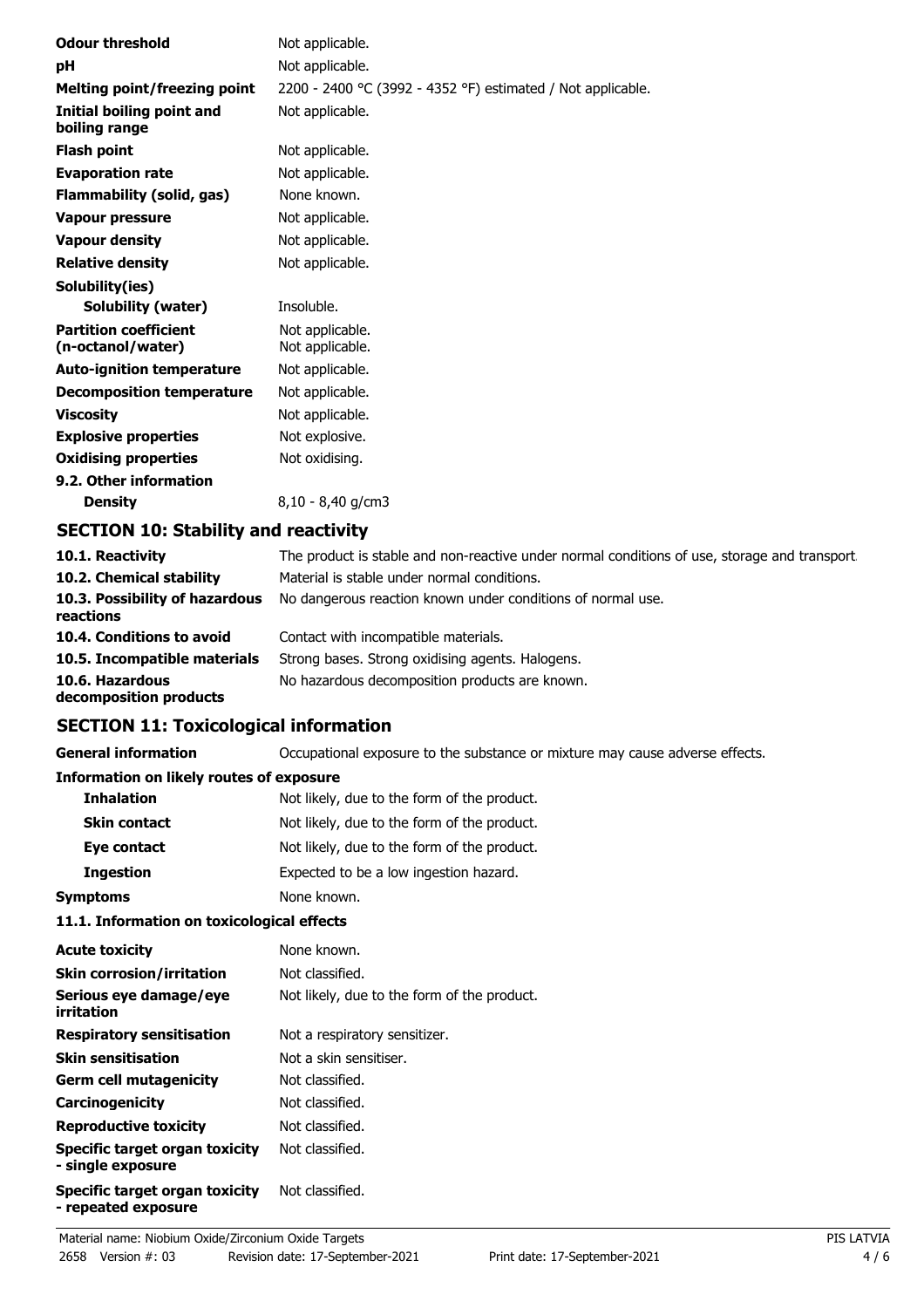| <b>Aspiration hazard</b>                       | Not an aspiration hazard.                                 |
|------------------------------------------------|-----------------------------------------------------------|
| Mixture versus substance<br><i>information</i> | No information available.                                 |
| <b>Other information</b>                       | This product has no known adverse effect on human health. |

# **SECTION 12: Ecological information**

| 12.1. Toxicity                                            | No toxicity data noted for the ingredient(s).                                                                                                                                              |
|-----------------------------------------------------------|--------------------------------------------------------------------------------------------------------------------------------------------------------------------------------------------|
| 12.2. Persistence and<br>degradability                    | No data is available on the degradability of this product.                                                                                                                                 |
| 12.3. Bioaccumulative<br>potential                        | No data available.                                                                                                                                                                         |
| <b>Partition coefficient</b><br>n-octanol/water (log Kow) | Not applicable.                                                                                                                                                                            |
| <b>Bioconcentration factor (BCF)</b>                      | Not available.                                                                                                                                                                             |
| 12.4. Mobility in soil                                    | No data available.                                                                                                                                                                         |
| 12.5. Results of PBT and<br><b>vPvB</b> assessment        | Not a PBT or vPvB substance or mixture.                                                                                                                                                    |
| 12.6. Other adverse effects                               | No other adverse environmental effects (e.g. ozone depletion, photochemical ozone creation<br>potential, endocrine disruption, global warming potential) are expected from this component. |

### **SECTION 13: Disposal considerations**

#### **13.1. Waste treatment methods**

| <b>Residual waste</b>                  | Dispose of in accordance with local regulations. Empty containers or liners may retain some product<br>residues. This material and its container must be disposed of in a safe manner (see: Disposal<br>instructions). |
|----------------------------------------|------------------------------------------------------------------------------------------------------------------------------------------------------------------------------------------------------------------------|
| Contaminated packaging                 | Empty containers should be taken to an approved waste handling site for recycling or disposal.                                                                                                                         |
| <b>EU waste code</b>                   | Not available.                                                                                                                                                                                                         |
| <b>Disposal</b><br>methods/information | Collect and reclaim or dispose in sealed containers at licensed waste disposal site.                                                                                                                                   |
| <b>Special precautions</b>             | Dispose in accordance with all applicable regulations.                                                                                                                                                                 |

# **SECTION 14: Transport information**

### **ADR**

14.1. - 14.6.: Not regulated as dangerous goods.

### **RID**

14.1. - 14.6.: Not regulated as dangerous goods.

# **ADN**

14.1. - 14.6.: Not regulated as dangerous goods.

#### **IATA**

14.1. - 14.6.: Not regulated as dangerous goods.

### **IMDG**

14.1. - 14.6.: Not regulated as dangerous goods.

### **SECTION 15: Regulatory information**

**15.1. Safety, health and environmental regulations/legislation specific for the substance or mixture**

### **EU regulations**

**Regulation (EC) No. 1005/2009 on substances that deplete the ozone layer, Annex I and II, as amended** Not listed.

**Regulation (EU) 2019/1021 On persistent organic pollutants (recast), as amended**

#### Not listed.

**Regulation (EU) No. 649/2012 concerning the export and import of dangerous chemicals, Annex I, Part 1 as amended**

Not listed.

**Regulation (EU) No. 649/2012 concerning the export and import of dangerous chemicals, Annex I, Part 2 as amended**

#### Not listed.

**Regulation (EU) No. 649/2012 concerning the export and import of dangerous chemicals, Annex I, Part 3 as amended**

Not listed.